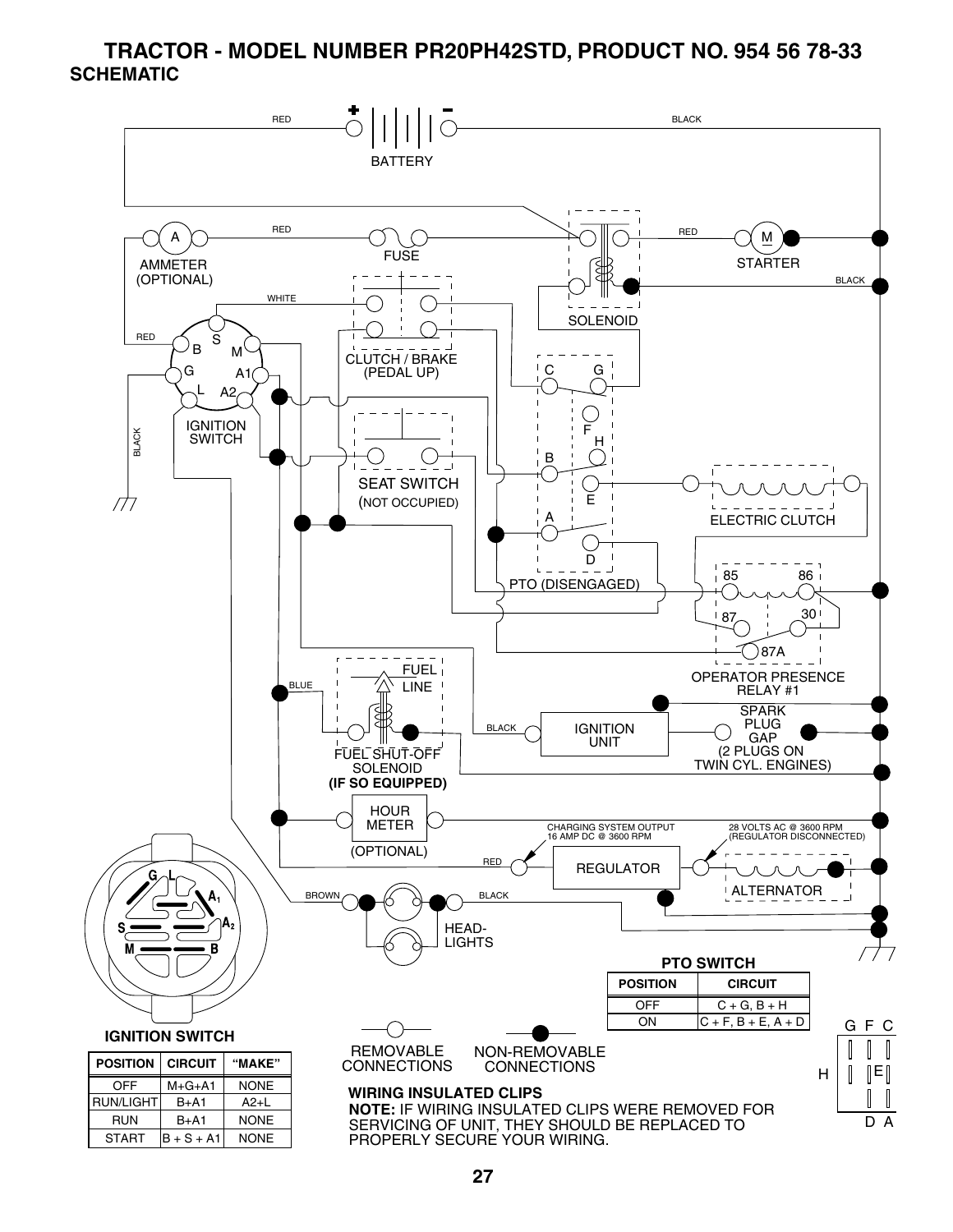**TRACTOR - MODEL NUMBER PR20PH42STD, PRODUCT NO. 954 56 78-33 ELECTRICAL**

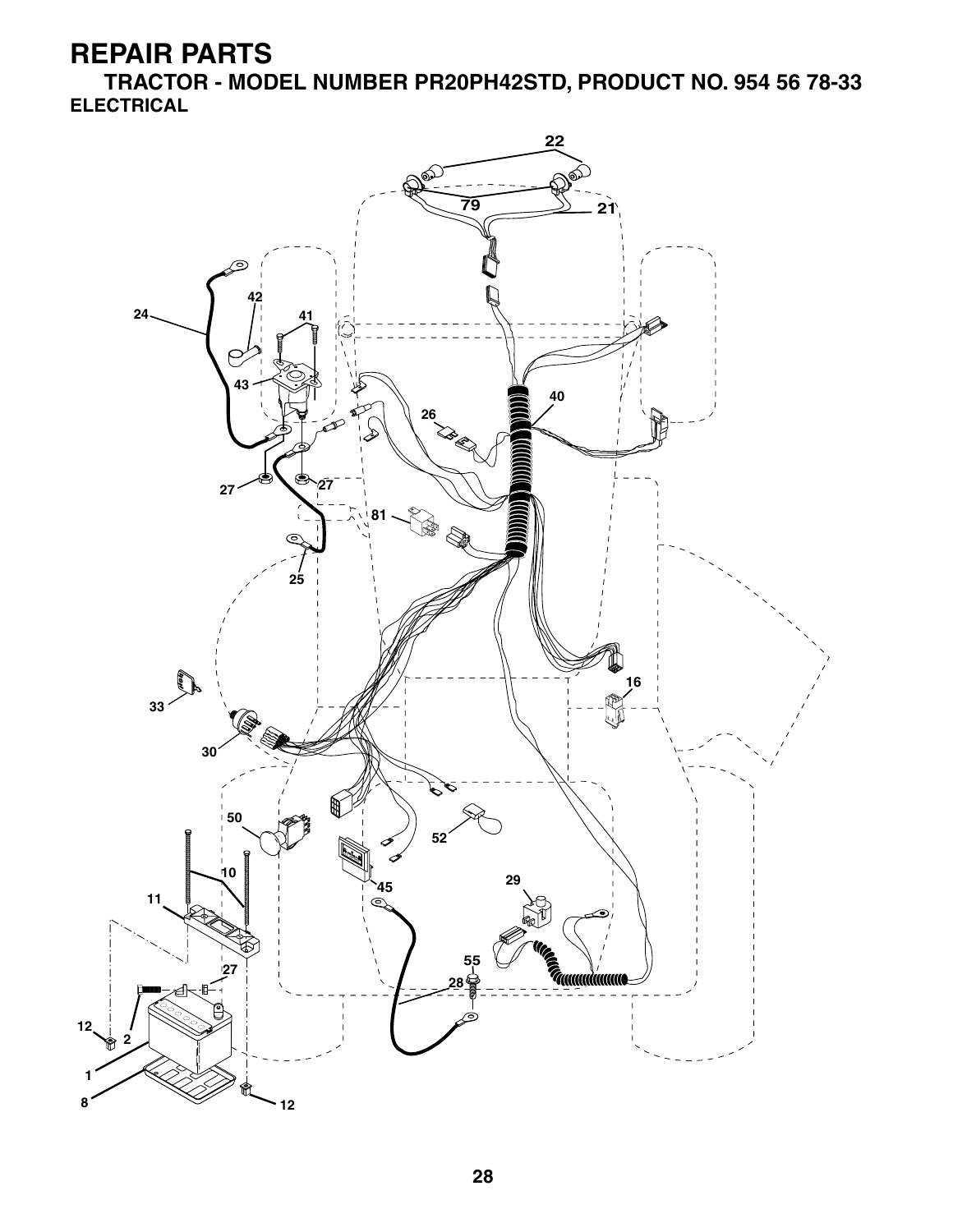**TRACTOR - MODEL NUMBER PR20PH42STD, PRODUCT NO. 954 56 78-33 ELECTRICAL**

| <b>KEY</b><br>NO. | <b>PART</b><br>NO. | <b>DESCRIPTION</b>                |
|-------------------|--------------------|-----------------------------------|
| 1                 | 144927             | <b>Battery</b>                    |
| $\overline{2}$    | 74760412           | Bolt Hex Hd 1/4-20 Unc x 3/4      |
| 8                 | 7603J              | Tray, Battery                     |
| 10                | 145211             | Bolt, BTR FRT 1/4-20 x 7.5        |
| 11                | 150109             | Hold Down Battery, Front          |
| 12                | 145769             | Nut, Push, Nylon                  |
| 16                | 176138             | Switch Interlock Push-In          |
| 21                | 175688             | Harness Asm Light W/4152j         |
| 22                | 4152J              | <b>Bulb Light</b>                 |
| 24<br>25          | 8860R<br>146148    | <b>Cable Battery</b>              |
| 26 —              | 175158             | Cable Batterywire<br>Fuse         |
| 27                | 73510400           | Nut Keps Hex 1/4-20 Unc           |
| 28                | 145491             | Cable Ground                      |
| 29                | 160784             | Switch Plunger Normal OP Olive    |
| 30                | 175566             | Switch Ign 4 pos w/lights         |
| 33                | 140401             | Key Ign                           |
| 40                | 186845             | Harness Ign.                      |
| 41                | 17720408           | Bolt Blk Fin Hex 1/4-20 x 1/2     |
| 42                | 131563             | <b>Cover Terminal Red</b>         |
| 43                | 178861             | Solenoid                          |
| 45                | 122822X            | Ammeter Rectangular               |
| 50                | 174653             | Switch, PTO                       |
| 52                | 141940             | Protection wire Loop (Hour Meter) |
|                   | 55 17490508        | Screw Thdrol 5/16-18 x 1/2        |
| 79                | 175242             | Socket Asm Bulb Twistlock         |
| 81                | 109748X            | Relay Asm                         |

**NOTE:** All component dimensions given in U.S. inches. 1 inch =  $25.4$  mm.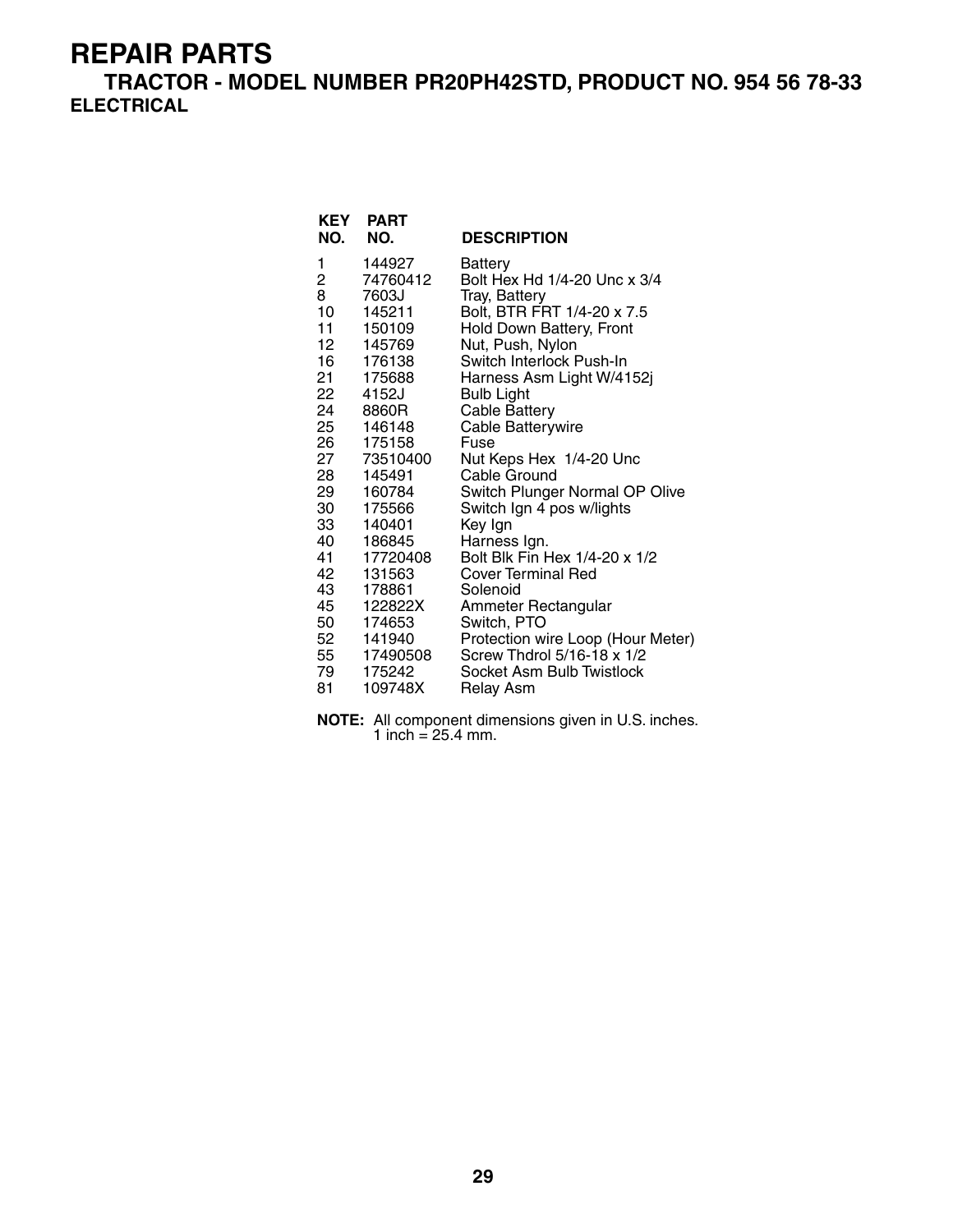**TRACTOR - MODEL NUMBER PR20PH42STD, PRODUCT NO. 954 56 78-33 CHASSIS AND ENCLOSURES**



chassis-stealth.stlt\_8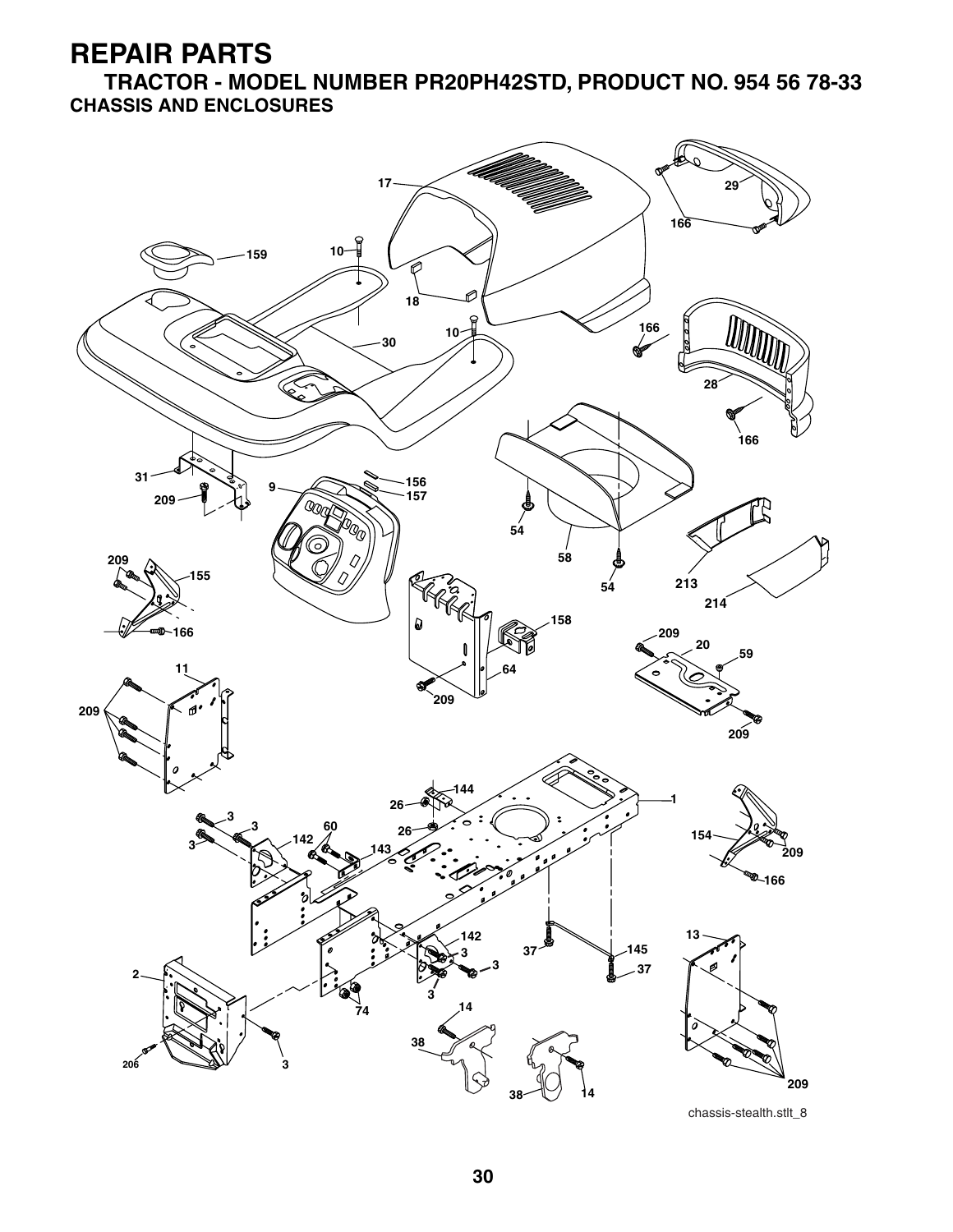#### **TRACTOR - MODEL NUMBER PR20PH42STD, PRODUCT NO. 954 56 78-33 CHASSIS AND ENCLOSURES**

| <b>KEY</b><br>NO.                                                                                                                                                                                                                                                     | <b>PART</b><br>NO.                                                                                                                                                                                                                                                                                                                                                                                                                                  | <b>DESCRIPTION</b>                                                                                                                                                                                                                                                                                                                                                                                                                                                                                                                                                                                                                                                                                                                                                                                                                                                                                                            |
|-----------------------------------------------------------------------------------------------------------------------------------------------------------------------------------------------------------------------------------------------------------------------|-----------------------------------------------------------------------------------------------------------------------------------------------------------------------------------------------------------------------------------------------------------------------------------------------------------------------------------------------------------------------------------------------------------------------------------------------------|-------------------------------------------------------------------------------------------------------------------------------------------------------------------------------------------------------------------------------------------------------------------------------------------------------------------------------------------------------------------------------------------------------------------------------------------------------------------------------------------------------------------------------------------------------------------------------------------------------------------------------------------------------------------------------------------------------------------------------------------------------------------------------------------------------------------------------------------------------------------------------------------------------------------------------|
| 1<br>$\overline{c}$<br>3<br>9<br>10<br>11<br>13<br>14<br>17<br>18<br>20<br>26<br>28<br>29<br>30<br>31<br>37<br>38<br>54<br>58<br>59<br>60<br>64<br>74<br>142<br>143<br>144<br>145<br>154<br>155<br>156<br>157<br>158<br>159<br>166<br>206<br>206<br>209<br>213<br>214 | 174619<br>176554<br>17060612<br>163976X428<br>72140608<br>167203<br>178298<br>17490608<br>175260X428 Hood<br>164655<br>162026<br>73800600<br>175289X428<br>179761<br>175692X428<br>139976<br>17490508<br>175710<br>161464<br>175351<br>177579<br>72140606<br>174997<br>73680600<br>175702<br>154966<br>175582<br>156524<br>161897<br>161900<br>163805<br>163806<br>162037<br>155123X428<br>171875<br>170165<br>17000612<br>169848X428<br>169847X428 | Chassis<br>Drawbar<br>Screw 3/8-16 x 3/4<br>Dash<br>Bolt 3/8-16 x 1<br>Panel Dash Lh<br>Panel Dash Rh<br>Screw Thdrol 3/8-16 x 1/2<br><b>Extrusion Bumper</b><br><b>Plate Battery</b><br>Nut Lock Hex W/Ins 3/8-16 Unc<br>Grille<br>Light Box Asm W/Lens<br>Fender<br><b>Bracket Fender</b><br>Screw Thdrol 6/16-18 x 1/2 TYT<br>Bracket, Asm. Pivot Mower Rear<br>Screw Hex Wshd 8-18 x 7/8<br>Duct Hood<br><b>Bushing Snap</b><br>Bolt RdHd Sqnk 3/8-16 Unc x 3/4<br>Dash Lower<br>Nut Crownlock 3/8-16 Unc<br><b>Plate Reinforcement STLT</b><br><b>Bracket Swaybar Chassis</b><br><b>Bracket Footrest</b><br>Rod Pivot Chassis/Hood<br><b>Bracket Dash Rh</b><br><b>Bracket Dash Lh</b><br><b>Striker Plate</b><br>Magnet Stealth<br><b>Bracket Parking Brake</b><br>Cupholder<br>Screw HwHd Hi-Lo #13-16 x 3/4<br>Bolt Shoulder 5/16-18<br>Screw Hexwsh Thdrol 3/8-16 x 3/4<br>Skirt Grille Lh<br><b>Skirt Grille Rh</b> |

| <b>NOTE:</b> All component dimensions given in U.S. inches |
|------------------------------------------------------------|
| 1 inch = $25.4 \text{ mm}$                                 |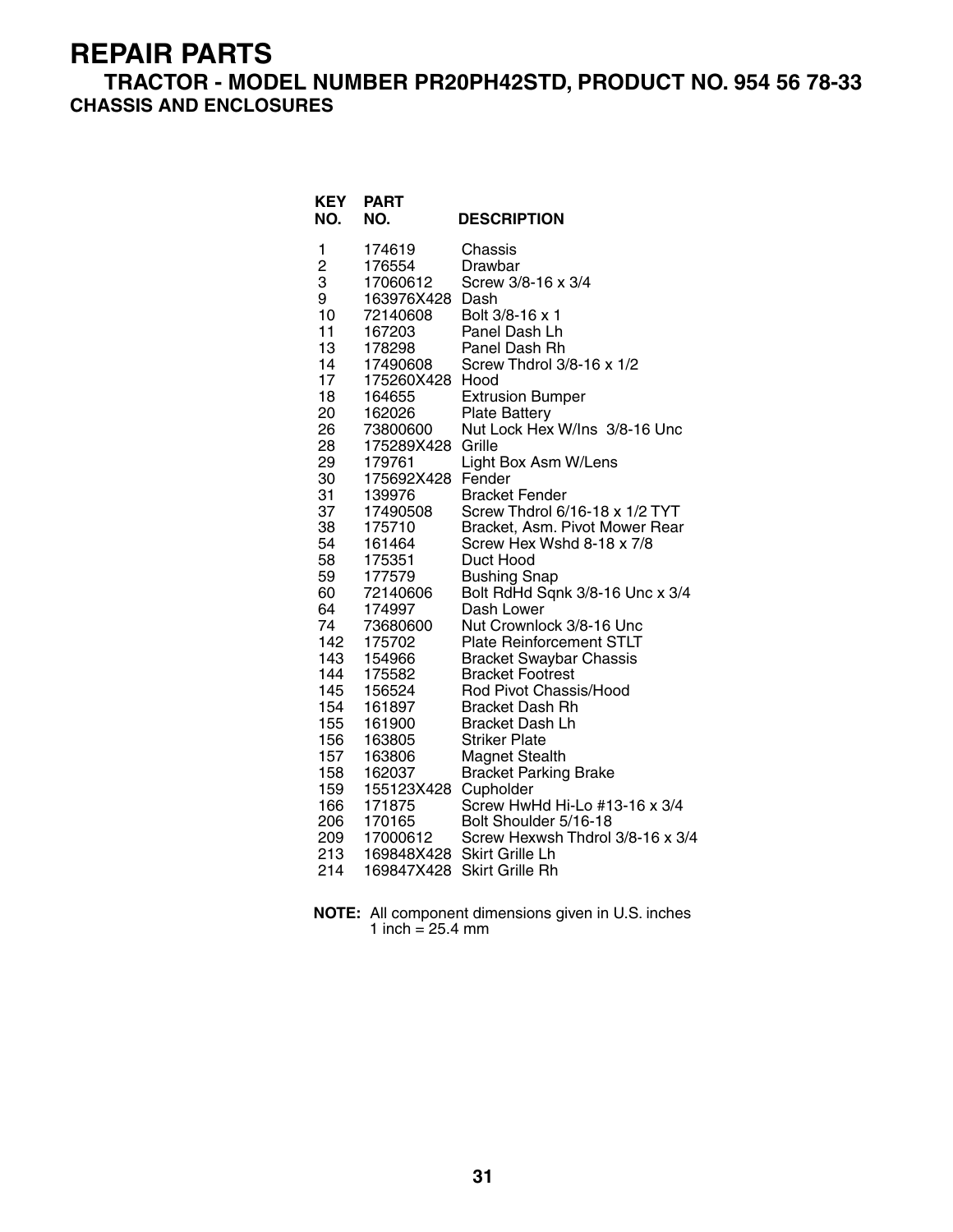**TRACTOR - MODEL NUMBER PR20PH42STD, PRODUCT NO. 954 56 78-33 DRIVE**

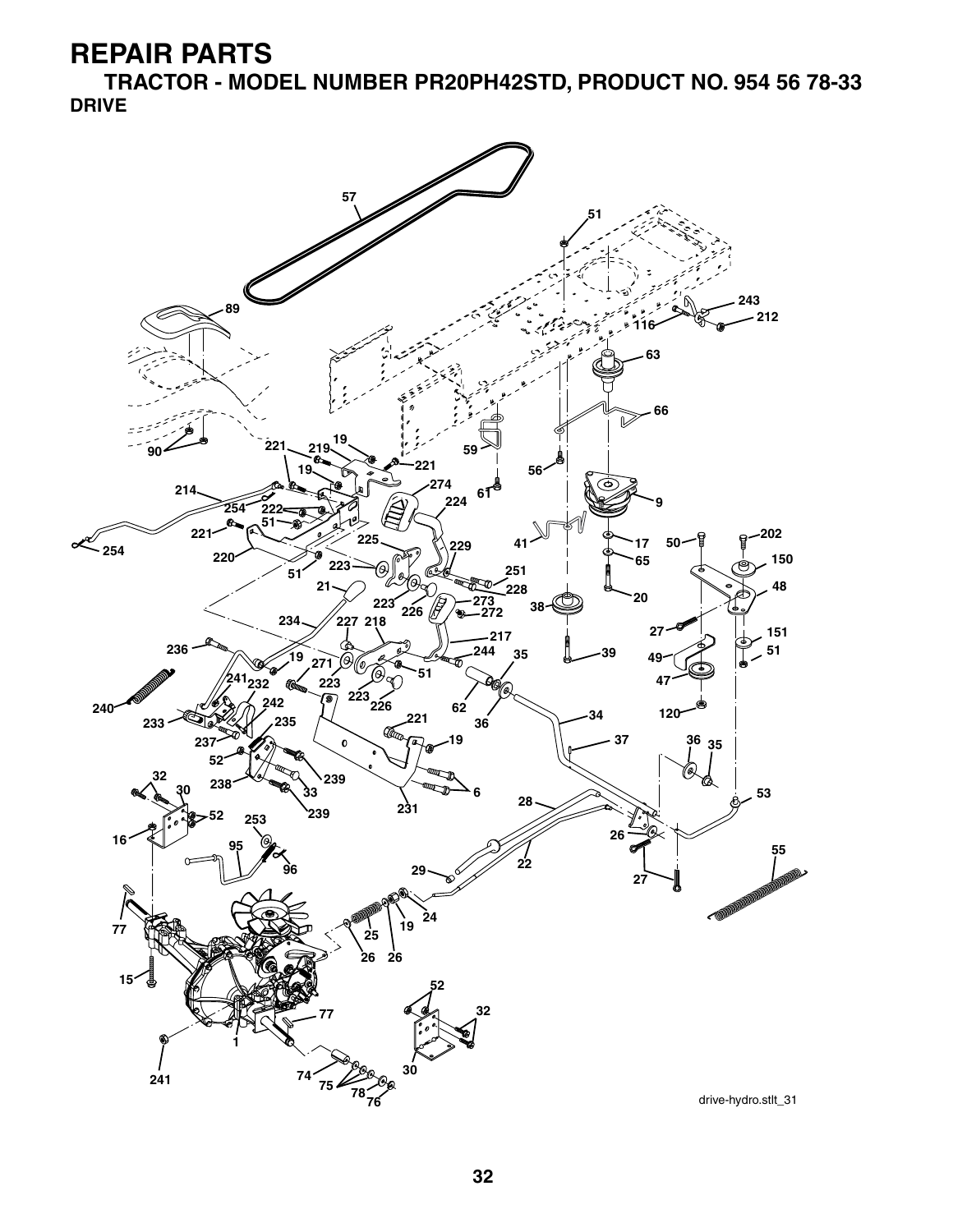#### **TRACTOR - MODEL NUMBER PR20PH42STD, PRODUCT NO. 954 56 78-33 DRIVE**

| <b>KEY</b><br>NO.                                                                                                                                                                                                                          | <b>PART</b><br>NO.                                                                                                                                                                                                                                                                                                                                                                                                                                    | <b>DESCRIPTION</b>                                                                                                                                                                                                                                                                                                                                                                                                                                                                                                                                                                                                                                                                                                                                                                                                                                                                                                                                                                                                 | <b>KEY</b><br>NO.                                                                                                                                                                                                                                                                        |                                                                                                                                                                                                                                                                                                                                                                                                                                                                                                                                                             |
|--------------------------------------------------------------------------------------------------------------------------------------------------------------------------------------------------------------------------------------------|-------------------------------------------------------------------------------------------------------------------------------------------------------------------------------------------------------------------------------------------------------------------------------------------------------------------------------------------------------------------------------------------------------------------------------------------------------|--------------------------------------------------------------------------------------------------------------------------------------------------------------------------------------------------------------------------------------------------------------------------------------------------------------------------------------------------------------------------------------------------------------------------------------------------------------------------------------------------------------------------------------------------------------------------------------------------------------------------------------------------------------------------------------------------------------------------------------------------------------------------------------------------------------------------------------------------------------------------------------------------------------------------------------------------------------------------------------------------------------------|------------------------------------------------------------------------------------------------------------------------------------------------------------------------------------------------------------------------------------------------------------------------------------------|-------------------------------------------------------------------------------------------------------------------------------------------------------------------------------------------------------------------------------------------------------------------------------------------------------------------------------------------------------------------------------------------------------------------------------------------------------------------------------------------------------------------------------------------------------------|
| 1                                                                                                                                                                                                                                          |                                                                                                                                                                                                                                                                                                                                                                                                                                                       | Transaxle (Order parts from trans-<br>axle manufacturer)                                                                                                                                                                                                                                                                                                                                                                                                                                                                                                                                                                                                                                                                                                                                                                                                                                                                                                                                                           | 78<br>89                                                                                                                                                                                                                                                                                 | 1<br>1                                                                                                                                                                                                                                                                                                                                                                                                                                                                                                                                                      |
| 6<br>9<br>15<br>16<br>17<br>19<br>20<br>21<br>22<br>24<br>25<br>26<br>27<br>28<br>29<br>30<br>32<br>33<br>34<br>35<br>36<br>37<br>38<br>39<br>41<br>47<br>48<br>49<br>50<br>51<br>52<br>53<br>55<br>56<br>57<br>59<br>61<br>62<br>63<br>65 | 17060512<br>180505<br>74490544<br>73800500<br>126197X<br>73800600<br>173937<br>175036X421<br>175896<br>73350600<br>106888X<br>19131316<br>76020412<br>175765<br>71673<br>169592<br>74760512<br>72140506<br>175578<br>120183X<br>19211616<br>1572H<br>179114<br>74760648<br>175556<br>127783<br>154407<br>123205X<br>72110612<br>73680600<br>73680500<br>105710X<br>105709X<br>17060620<br>140294<br>169691<br>17120614<br>8883R<br>174607<br>10040700 | Hydro gear Model 336-0510<br>Screw 5/16-18 x 3/4<br><b>Clutch Elec</b><br>Bolt Hex Fighd 5/16-18 Gr. 5<br>Nut Lock Hex W/Ins. 5/16-18 Unc<br>Washer 1-1/2 OD x 15/32 ID x .250<br>Nut Lock Hex W/Wsh 3/8-16 Unc<br>Bolt Hex 7/16-20 x 4<br>Knob Custom Control Cruise<br>Rod, Brake<br>Nut, Hex Jam 3/8-16 Unc<br>Spring, Brake Rod<br>Washer<br>Pin Cotter 1/8 x 3/4 CAD.<br>Rod, Parking Brake<br>Cap, Brake, Park<br>Bracket, Transaxle<br>Bolt Hex Hd 5/16-18 Unc x 3/4<br>Bolt Rdhd Sqnk 5/16-18 Unc x 3/4<br>Shaft, Foot Pedal<br>Bearing, Nylon<br>Washer<br>Pin, Roll<br>Pulley, Composite, Flat<br>Bolt Fin Hex 3/8-16 Unc x 3<br>Keeper, Belt Idler Flat<br>Pulley, Idler, V-Groove<br><b>Bellcrank Clutch Grnd Drw Stl</b><br>Retainer, Belt<br><b>Bolt</b><br>Nut Crownlock 3/8-16 UNC<br>Nut, Crownlock 5/16-18 Unc<br>Link, Clutch<br>Spring, Return, Clutch<br>Screw 3/8-16 x 1.0<br>V-Belt, Ground Drive<br>Keeper, Center Span<br>875. Screw 3/8-16 x<br>Cover, Pedal<br>Pulley, Engine<br>Washer | 90<br>95<br>96<br>116<br>120<br>150<br>151<br>202<br>212<br>214<br>217<br>218<br>219<br>220<br>221<br>222<br>223<br>224<br>225<br>226<br>227<br>228<br>229<br>231<br>232<br>233<br>234<br>235<br>236<br>237<br>238<br>239<br>240<br>241<br>242<br>243<br>244<br>250<br>251<br>253<br>254 | $\mathbf{1}$<br>$\mathbf 1$<br>$\overline{\mathcal{L}}$<br>7<br>7<br>$\mathbf{1}$<br>$\mathbf{1}$<br>7<br>1<br>$\mathbf{1}$<br>$\mathbf{1}$<br>$\mathbf{1}$<br>$\mathbf{1}$<br>$\mathbf{1}$<br>7<br>$\overline{I}$<br>$\mathbf{1}$<br>$\mathbf{1}$<br>$\mathbf{1}$<br>$\mathbf{1}$<br>$\mathbf{1}$<br>$\mathbf 1$<br>$\mathbf{1}$<br>$\mathbf{1}$<br>$\mathbf{1}$<br>$\mathbf{1}$<br>$\mathbf{1}$<br>$\mathbf{1}$<br>$\mathbf{1}$<br>$\mathbf{1}$<br>$\mathbf{1}$<br>$\mathbf{1}$<br>$\mathbf{1}$<br>$\frac{7}{7}$<br>$\mathbf{1}$<br>1<br>1<br>1<br>1<br>1 |
| 66<br>74<br>75                                                                                                                                                                                                                             | 154778<br>137057<br>121749X                                                                                                                                                                                                                                                                                                                                                                                                                           | Keeper Belt Engine<br>Spacer, Axle<br>Washer 25/32 x 1-1/4 x 16 Ga.                                                                                                                                                                                                                                                                                                                                                                                                                                                                                                                                                                                                                                                                                                                                                                                                                                                                                                                                                | 272<br>273<br>274                                                                                                                                                                                                                                                                        | 1                                                                                                                                                                                                                                                                                                                                                                                                                                                                                                                                                           |
| 76<br>77                                                                                                                                                                                                                                   | 12000001<br>123583X                                                                                                                                                                                                                                                                                                                                                                                                                                   | E-Ring<br>Key, Square                                                                                                                                                                                                                                                                                                                                                                                                                                                                                                                                                                                                                                                                                                                                                                                                                                                                                                                                                                                              | <b>NOTE:</b>                                                                                                                                                                                                                                                                             |                                                                                                                                                                                                                                                                                                                                                                                                                                                                                                                                                             |

| KEY        | <b>PART</b>        |                                                            |
|------------|--------------------|------------------------------------------------------------|
| NO.        | NO.                | <b>DESCRIPTION</b>                                         |
| 78         | 121748X            | Washer 25/32 x 1-5/8 x 16 Ga.                              |
| 89         | 174901X428         | Console, Shift                                             |
| 90         | 124346X            | Nut Self-Thd Wsh-hd 1/4 Zinc                               |
| 95         | 180825             | Rod Bypass                                                 |
| 96         | 4497H              | Retainer Spring 1" Zinc/Cad                                |
| 116        | 72140608           | Bolt RDHD SQNK 3/8-16 Unc x 1                              |
| 120        | 73900600           | Nut Lock Flg 3/8-16 Unc                                    |
| 150        | 175456             | <b>Spacer Retainer</b>                                     |
| 151        | 19133210           | Washer 13/32 x 2 x 10 Ga.                                  |
| 202        | 72110614           | Bolt Carr Sh 3/8-16 x 1-3/4 Gr. 5                          |
| 212        | 145212             | Nut HexFlange Lock                                         |
| 214<br>217 | 174735             | Link Transaxle                                             |
| 218        | 179433<br>174713   | Pedal Assy, Reverse, with Pad<br>Arm Control Pedal Reverse |
| 219        | 174839             | Bracket Frest Pdl Ctrl. Hyd                                |
| 220        | 174711             | <b>Bracket Mtg. Pedal Control</b>                          |
| 221        | 72140606           | Bolt Rdhd Sqnk 3/8-16 Unc x 3/4                            |
| 222        | 73680700           | Nut Crownlock 7/16-14 Unc                                  |
| 223        | 174840             | Washer Nylon 11/16 ID x .060                               |
| 224        | 174736             | Pedal Forward                                              |
| 225        | 174712             | Arm Control Pedal Forward                                  |
| 226        | 174902             | <b>Bolt Pivot Spacer</b>                                   |
| 227        | 174710             | Cam Reverse Pedal LT                                       |
| 228        | 179032             | Bolt Shoulder 5/16-18                                      |
| 229        | 176451             | 75. Washer Serrated 5/16 x                                 |
| 231        | 174573             | <b>Strap Torque</b>                                        |
| 232        | 175570             | <b>Actuator Cruise Disengage</b>                           |
| 233        | 174856             | <b>Pawl Control Cruise</b>                                 |
| 234        | 174858             | Lever Control Cruise                                       |
| 235        | 174857             | Sector Control Cruise                                      |
| 236        | 128903             | Bolt Shoulder 3/8-16 Unc 1/44                              |
| 237        | 170165             | Bolt Shoulder 5/16-18                                      |
| 238        | 175807             | Arm Mtg. Cruise Sector                                     |
| 239<br>240 | 17490508<br>175610 | Screw Thdrol 5/16 x 1/2<br>Spring Return Cruise Control    |
| 241        | 73930400           | Nut Centerlock 1/4-20 Unc                                  |
| 242        | 74780412           | 57. Bolt Fin Hex 1/4-20 Unc x                              |
| 243        | 178289             | <b>Bracket Anti-Rotation CVX</b>                           |
| 244        | 166880             | Screw 5/16-18 x 5/8                                        |
| 250        | 17060612           | Screw 3/8-16 x .75                                         |
| 251        | 17060516           | Screw 5/16-18 x 1                                          |
| 253        | 179422             | Washer .3125 x .615 x 16 Ga.                               |
| 254        | 178062             | <b>Clip Retainer</b>                                       |
| 272        | 17670508           | Screw, 5/16-18 x 1/2 TT                                    |
| 273        | 179610             | Pad, Reverse Pedal                                         |
| 274        | 175646             | Cover Pedal Forward                                        |
|            |                    |                                                            |

**NOTE:** All component dimensions give in U.S. inches. 1 inch  $= 25.4$  mm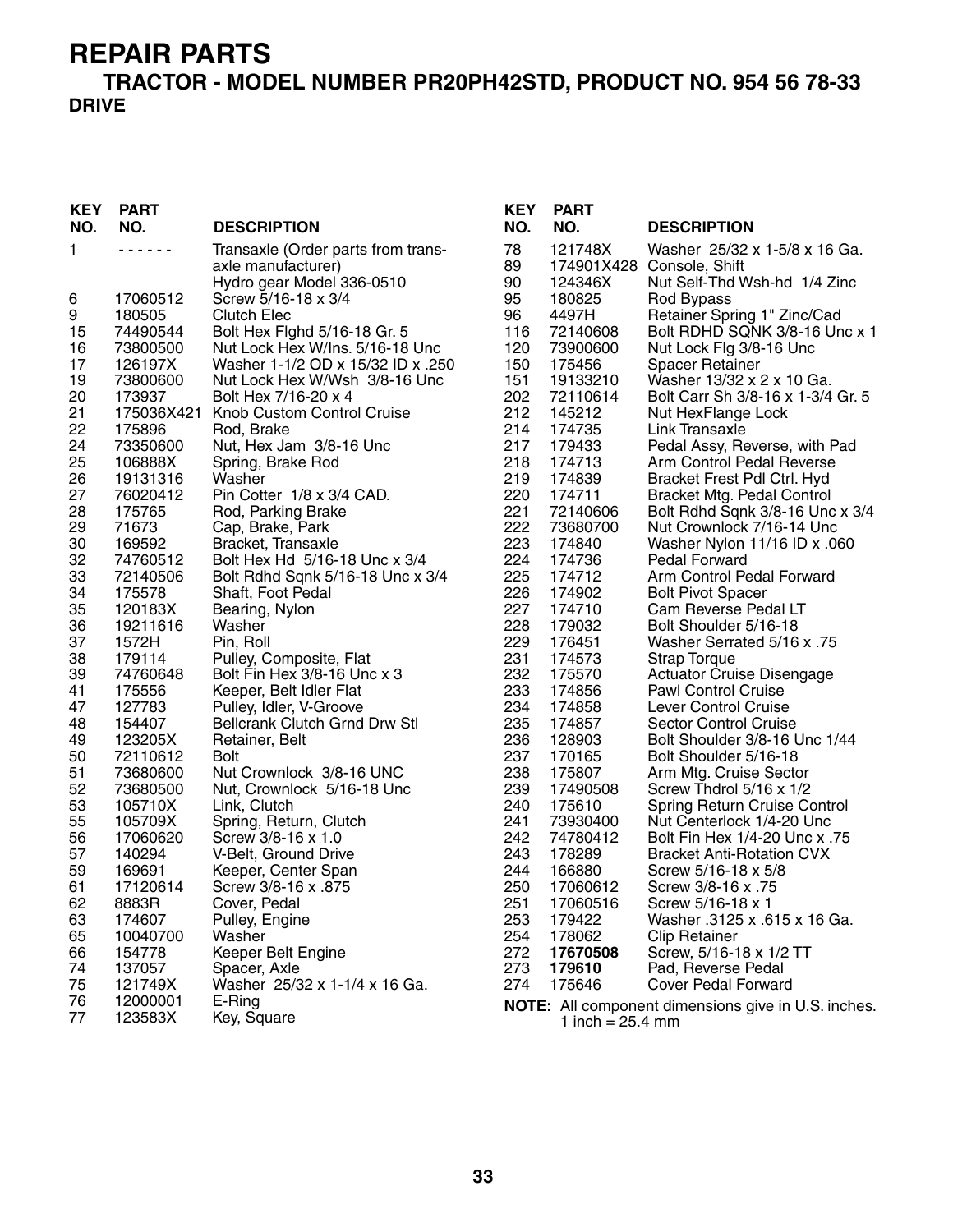**TRACTOR - MODEL NUMBER PR20PH42STD, PRODUCT NO. 954 56 78-33 STEERING ASSEMBLY**



steering\_pl.lt\_35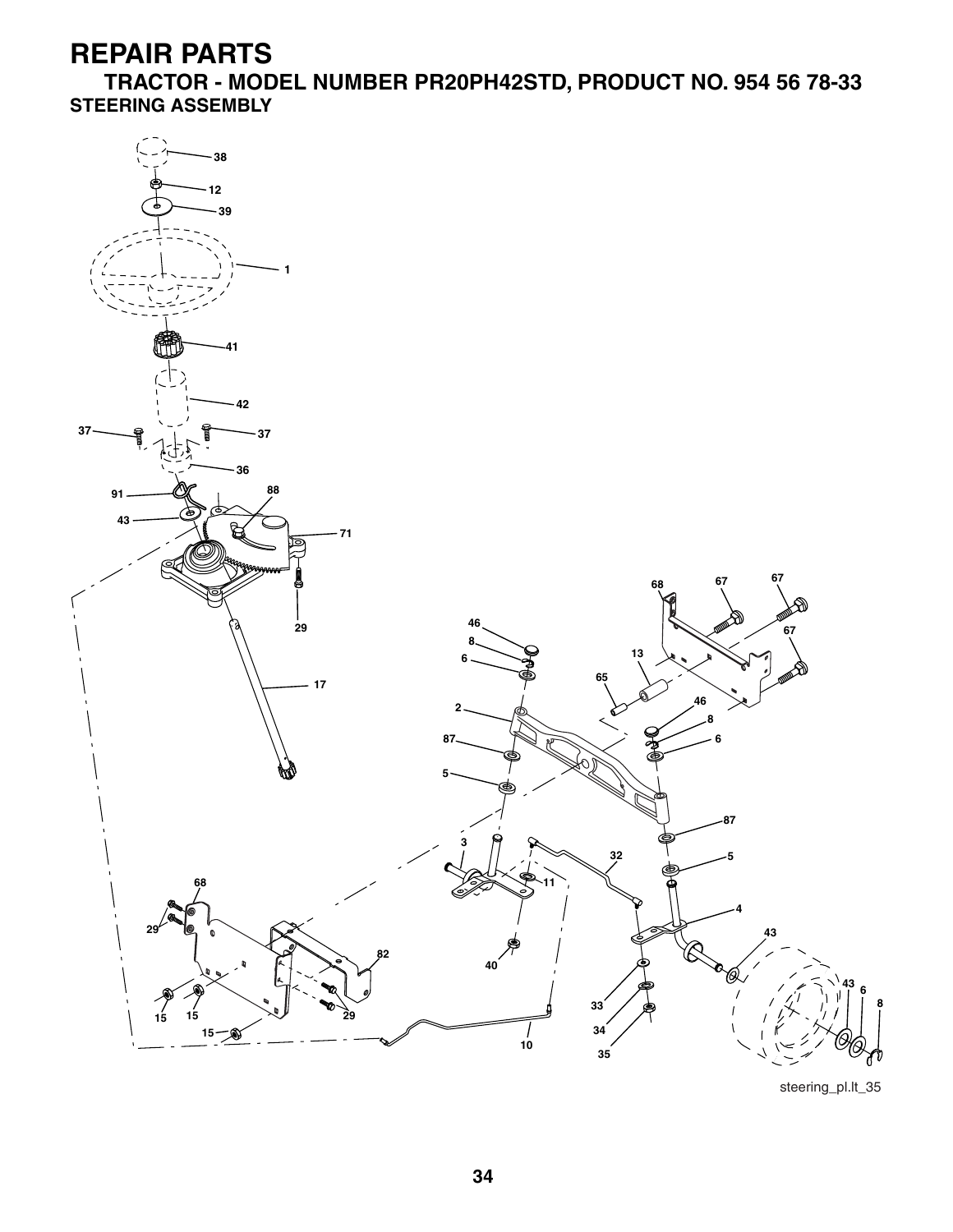**TRACTOR - MODEL NUMBER PR20PH42STD, PRODUCT NO. 954 56 78-33 STEERING ASSEMBLY**

**KEY PART** 

| 180656<br>1<br><b>Wheel Steering</b><br>$\frac{2}{3}$<br>184706<br>Axle Asm<br>169840<br>Spindle Asm LH<br>4<br>169839<br>Spindle Asm RH<br>5<br>6266H<br>Bearing Race Thrust Harden<br>6<br>Washer 25/32 x 1-5/8 x 16 Ga<br>121748X<br>8<br>Ring Klip #t5304-75<br>12000029<br>10<br>175121<br>Link Drag<br>11<br>Washer Lock Hvy Hlcl Spr 3/8<br>10040600<br>12 <sub>2</sub><br>73940800<br>Nut Hex Jam Toplock 1/2-20 Unf<br>13<br>Spacer Brg Axle Front<br>136518<br>15<br>145212<br>Nut Hex Flange Lock<br>17<br>Shaft Asm Strg<br>177883<br>29<br>Screw 3/8-16 x 3/4<br>17060612<br>32<br>171888<br>Rod Tie<br>33<br>Washer 11/32 x 3/4 x 16 Ga.<br>19111216<br>34<br>Washer Lock Hry Hlcl Spr 5/16<br>10040500<br>35<br>Nut Crownlock 5/16 - 24 Unf<br>73540500<br>36<br><b>Bushing Strg</b><br>155105<br>37<br>Screw TT #32.5 x 5 x 3/8 Flange<br>152927<br>38<br>Cap Wheel Steer<br>180657<br>39<br>Washer 9/16 ID x 1/20 OD 11 Ga.<br>19182411<br>40<br>Nut Lock Center 3/8-24 Unf<br>7810H<br>41<br>159945<br><b>Adaptor Wheel Strg</b><br>42<br><b>Boot Steering</b><br>180856X428<br>43<br>Washer 25/32 x 1 1/4 x 16 Ga<br>121749X<br>46<br>Cap Spindle Fr Top Blk<br>121232X<br>65<br>160367<br><b>Spacer Brace Axle</b> | NL I<br>NO. | гапі<br>NO. | <b>DESCRIPTION</b> |
|----------------------------------------------------------------------------------------------------------------------------------------------------------------------------------------------------------------------------------------------------------------------------------------------------------------------------------------------------------------------------------------------------------------------------------------------------------------------------------------------------------------------------------------------------------------------------------------------------------------------------------------------------------------------------------------------------------------------------------------------------------------------------------------------------------------------------------------------------------------------------------------------------------------------------------------------------------------------------------------------------------------------------------------------------------------------------------------------------------------------------------------------------------------------------------------------------------------------------------------|-------------|-------------|--------------------|
|                                                                                                                                                                                                                                                                                                                                                                                                                                                                                                                                                                                                                                                                                                                                                                                                                                                                                                                                                                                                                                                                                                                                                                                                                                        |             |             |                    |
|                                                                                                                                                                                                                                                                                                                                                                                                                                                                                                                                                                                                                                                                                                                                                                                                                                                                                                                                                                                                                                                                                                                                                                                                                                        |             |             |                    |
|                                                                                                                                                                                                                                                                                                                                                                                                                                                                                                                                                                                                                                                                                                                                                                                                                                                                                                                                                                                                                                                                                                                                                                                                                                        |             |             |                    |
|                                                                                                                                                                                                                                                                                                                                                                                                                                                                                                                                                                                                                                                                                                                                                                                                                                                                                                                                                                                                                                                                                                                                                                                                                                        |             |             |                    |
|                                                                                                                                                                                                                                                                                                                                                                                                                                                                                                                                                                                                                                                                                                                                                                                                                                                                                                                                                                                                                                                                                                                                                                                                                                        |             |             |                    |
|                                                                                                                                                                                                                                                                                                                                                                                                                                                                                                                                                                                                                                                                                                                                                                                                                                                                                                                                                                                                                                                                                                                                                                                                                                        |             |             |                    |
|                                                                                                                                                                                                                                                                                                                                                                                                                                                                                                                                                                                                                                                                                                                                                                                                                                                                                                                                                                                                                                                                                                                                                                                                                                        |             |             |                    |
|                                                                                                                                                                                                                                                                                                                                                                                                                                                                                                                                                                                                                                                                                                                                                                                                                                                                                                                                                                                                                                                                                                                                                                                                                                        |             |             |                    |
|                                                                                                                                                                                                                                                                                                                                                                                                                                                                                                                                                                                                                                                                                                                                                                                                                                                                                                                                                                                                                                                                                                                                                                                                                                        |             |             |                    |
|                                                                                                                                                                                                                                                                                                                                                                                                                                                                                                                                                                                                                                                                                                                                                                                                                                                                                                                                                                                                                                                                                                                                                                                                                                        |             |             |                    |
|                                                                                                                                                                                                                                                                                                                                                                                                                                                                                                                                                                                                                                                                                                                                                                                                                                                                                                                                                                                                                                                                                                                                                                                                                                        |             |             |                    |
|                                                                                                                                                                                                                                                                                                                                                                                                                                                                                                                                                                                                                                                                                                                                                                                                                                                                                                                                                                                                                                                                                                                                                                                                                                        |             |             |                    |
|                                                                                                                                                                                                                                                                                                                                                                                                                                                                                                                                                                                                                                                                                                                                                                                                                                                                                                                                                                                                                                                                                                                                                                                                                                        |             |             |                    |
|                                                                                                                                                                                                                                                                                                                                                                                                                                                                                                                                                                                                                                                                                                                                                                                                                                                                                                                                                                                                                                                                                                                                                                                                                                        |             |             |                    |
|                                                                                                                                                                                                                                                                                                                                                                                                                                                                                                                                                                                                                                                                                                                                                                                                                                                                                                                                                                                                                                                                                                                                                                                                                                        |             |             |                    |
|                                                                                                                                                                                                                                                                                                                                                                                                                                                                                                                                                                                                                                                                                                                                                                                                                                                                                                                                                                                                                                                                                                                                                                                                                                        |             |             |                    |
|                                                                                                                                                                                                                                                                                                                                                                                                                                                                                                                                                                                                                                                                                                                                                                                                                                                                                                                                                                                                                                                                                                                                                                                                                                        |             |             |                    |
|                                                                                                                                                                                                                                                                                                                                                                                                                                                                                                                                                                                                                                                                                                                                                                                                                                                                                                                                                                                                                                                                                                                                                                                                                                        |             |             |                    |
|                                                                                                                                                                                                                                                                                                                                                                                                                                                                                                                                                                                                                                                                                                                                                                                                                                                                                                                                                                                                                                                                                                                                                                                                                                        |             |             |                    |
|                                                                                                                                                                                                                                                                                                                                                                                                                                                                                                                                                                                                                                                                                                                                                                                                                                                                                                                                                                                                                                                                                                                                                                                                                                        |             |             |                    |
|                                                                                                                                                                                                                                                                                                                                                                                                                                                                                                                                                                                                                                                                                                                                                                                                                                                                                                                                                                                                                                                                                                                                                                                                                                        |             |             |                    |
|                                                                                                                                                                                                                                                                                                                                                                                                                                                                                                                                                                                                                                                                                                                                                                                                                                                                                                                                                                                                                                                                                                                                                                                                                                        |             |             |                    |
|                                                                                                                                                                                                                                                                                                                                                                                                                                                                                                                                                                                                                                                                                                                                                                                                                                                                                                                                                                                                                                                                                                                                                                                                                                        |             |             |                    |
|                                                                                                                                                                                                                                                                                                                                                                                                                                                                                                                                                                                                                                                                                                                                                                                                                                                                                                                                                                                                                                                                                                                                                                                                                                        |             |             |                    |
|                                                                                                                                                                                                                                                                                                                                                                                                                                                                                                                                                                                                                                                                                                                                                                                                                                                                                                                                                                                                                                                                                                                                                                                                                                        |             |             |                    |
|                                                                                                                                                                                                                                                                                                                                                                                                                                                                                                                                                                                                                                                                                                                                                                                                                                                                                                                                                                                                                                                                                                                                                                                                                                        |             |             |                    |
|                                                                                                                                                                                                                                                                                                                                                                                                                                                                                                                                                                                                                                                                                                                                                                                                                                                                                                                                                                                                                                                                                                                                                                                                                                        |             |             |                    |
| 67<br>Bolt Rdhd Sqn 3/8-16 x 2-1/4<br>72140618<br>68<br>169827                                                                                                                                                                                                                                                                                                                                                                                                                                                                                                                                                                                                                                                                                                                                                                                                                                                                                                                                                                                                                                                                                                                                                                         |             |             |                    |
| Brace, Axle<br>71<br>175146                                                                                                                                                                                                                                                                                                                                                                                                                                                                                                                                                                                                                                                                                                                                                                                                                                                                                                                                                                                                                                                                                                                                                                                                            |             |             |                    |
| Steering Asm.<br>Bracket Susp Chassis Front<br>82<br>169835                                                                                                                                                                                                                                                                                                                                                                                                                                                                                                                                                                                                                                                                                                                                                                                                                                                                                                                                                                                                                                                                                                                                                                            |             |             |                    |
| Washer Flat .781 x 1-1/2 x .14<br>87<br>173966                                                                                                                                                                                                                                                                                                                                                                                                                                                                                                                                                                                                                                                                                                                                                                                                                                                                                                                                                                                                                                                                                                                                                                                         |             |             |                    |
| 88<br>175118<br>Bolt Shoulder 7/16-20 Unc                                                                                                                                                                                                                                                                                                                                                                                                                                                                                                                                                                                                                                                                                                                                                                                                                                                                                                                                                                                                                                                                                                                                                                                              |             |             |                    |
| 175553<br>91<br>Clip                                                                                                                                                                                                                                                                                                                                                                                                                                                                                                                                                                                                                                                                                                                                                                                                                                                                                                                                                                                                                                                                                                                                                                                                                   |             |             |                    |

**NOTE:** All component dimensions given in U.S. inches. 1 inch =  $25.4$  mm.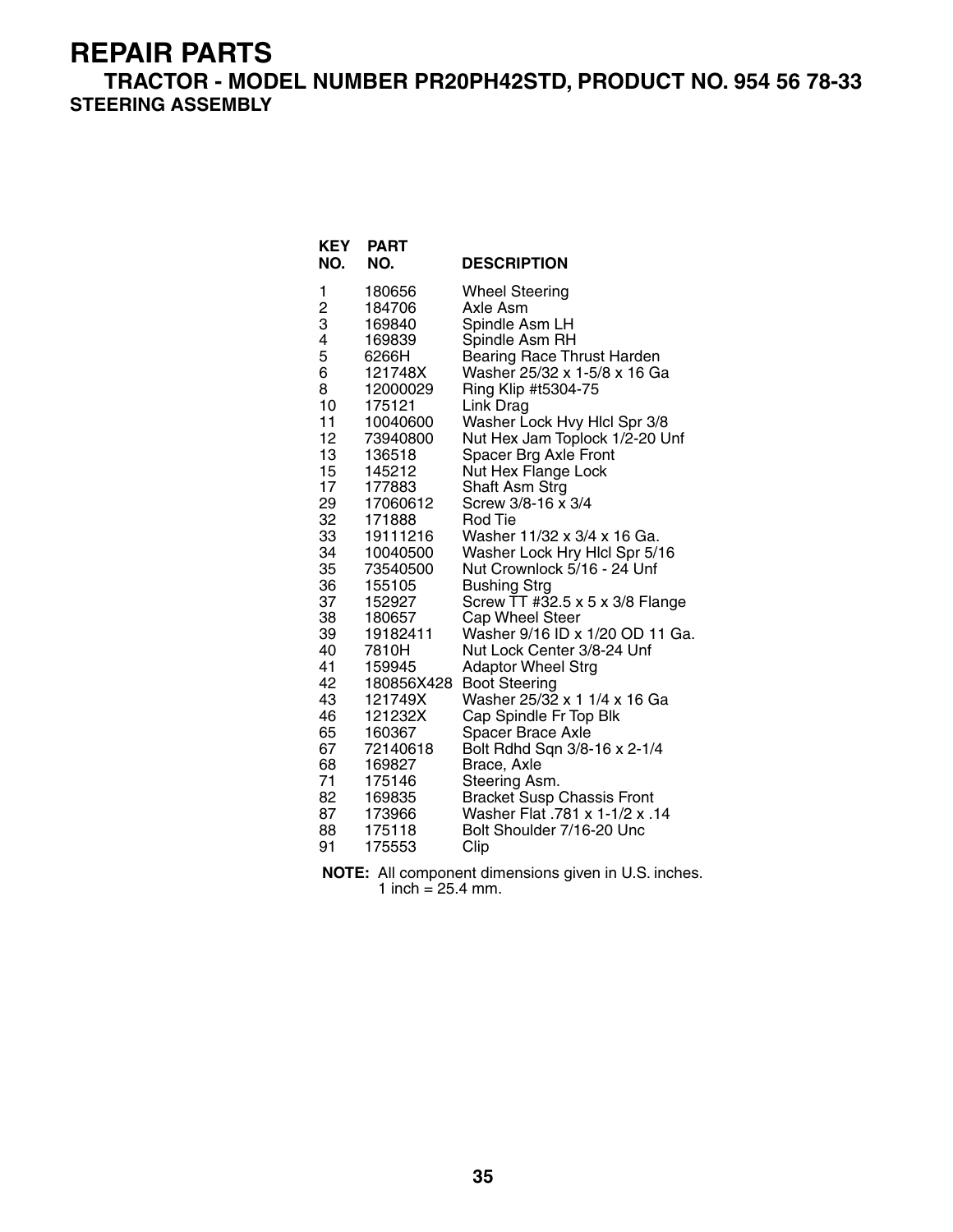**TRACTOR - MODEL NUMBER PR20PH42STD, PRODUCT NO. 954 56 78-33 ENGINE**

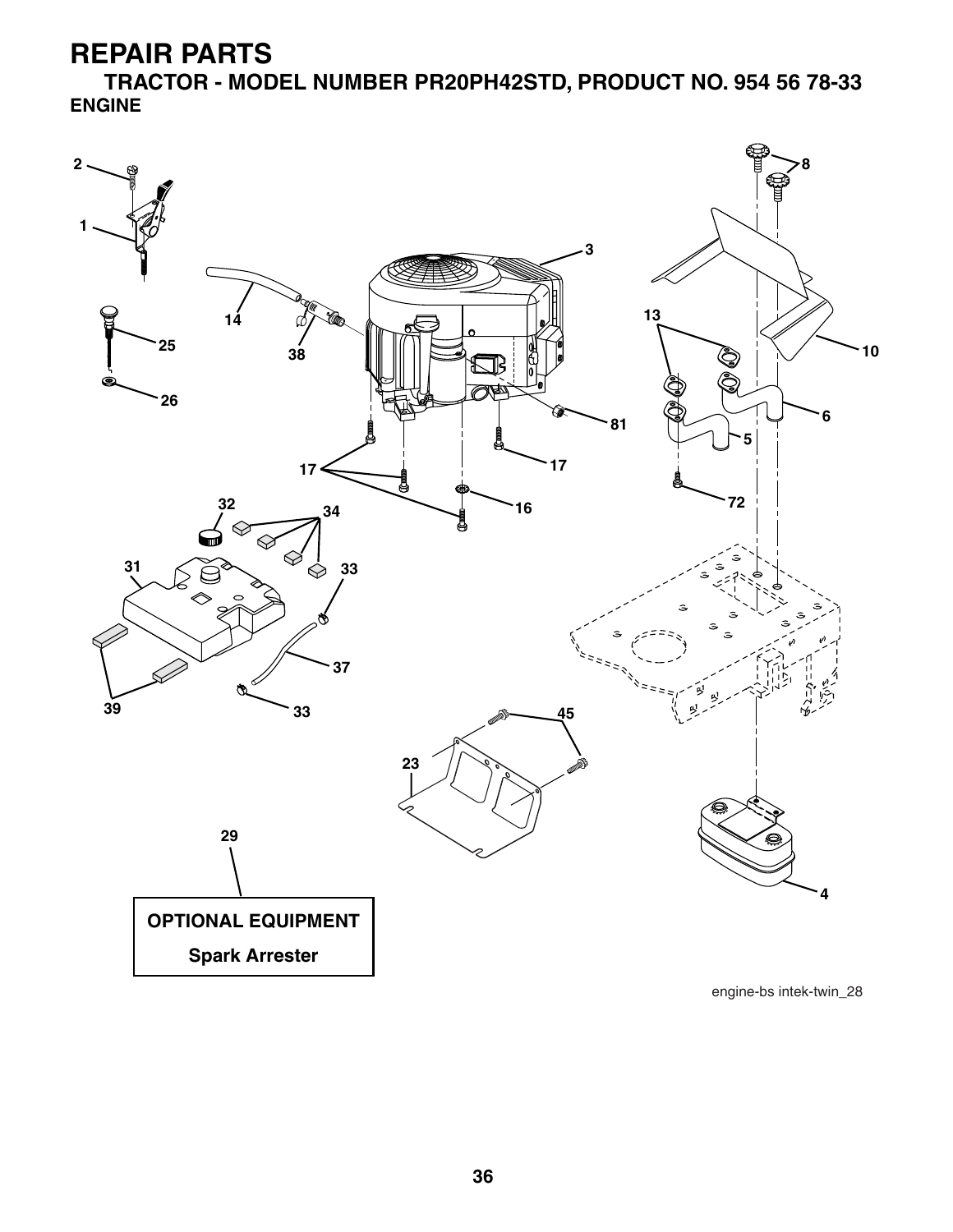**TRACTOR - MODEL NUMBER PR20PH42STD, PRODUCT NO. 954 56 78-33 ENGINE**

| <b>KEY</b><br>NO. | <b>PART</b><br>NO. | <b>DESCRIPTION</b>                                           |
|-------------------|--------------------|--------------------------------------------------------------|
| 1                 | 175437X428         | <b>Control Throttle</b>                                      |
| $\frac{2}{3}$     | 171875             | Screw Hwhd Hi-Lo #13-16 x 3/4<br>Engine, Briggs Model 407777 |
|                   |                    | (Order parts from engine mfg.)                               |
| 4                 | 149723             | Muffler Asm Twin Lo-Tone                                     |
| 5                 | 159955             | Pipe Exhaust LH Intek                                        |
| 6                 | 160589             | <b>Pipe Exhaust RH Intek</b>                                 |
| 8                 | 171877             | Bolt 5/16-18 Unc x 3/4 w/Sems                                |
| 10                | 162797             | Shield Browning Intek II                                     |
| 13                | 165391             | <b>Muffler Gasket</b>                                        |
| 16                | 11050600           | Washer Lock Ext Tooth 3/8                                    |
| 17                | 17060624           | Screw Thdrol 3/8-16 x 1-1/2                                  |
| 23                | 169837             | Shield Heat                                                  |
| 25                | 175440X428         | <b>Choke Control</b>                                         |
| 26                | 73920600           | Nut, Keps 3/8-24 Unf                                         |
| 29<br>31          | 137180<br>157103   | Kit Spark Arrestor (Flat Scrn)<br>Tank Fuel 3 50 Rear        |
| 32                | 140527             | Cap Asm Fuel W/sym Vented                                    |
| 33                | 123487X            | Clamp Hose Black                                             |
| 34                | 106082X            | Pad, Spacer                                                  |
| 37                | 8543R              | Line Fuel                                                    |
| 38                | 181654             | Plug Drain Oil Easy                                          |
| 39                | 109227X            | Pad Idler                                                    |
| 45                | 17000612           | Screw Hexwsh Thdr 3/8-16 x 3/4                               |
| 72                | 183906             | Screw Socket Head 5/16-18 x 1                                |
|                   |                    |                                                              |

81 73510400 Nut Keps Hex 1/4-20 Unc

**NOTE:** All component dimensions given in U.S. inches 1 inch  $= 25.4$  mm

For engine service and replacement parts, call the toll free number for your engine manufacturer listed below:

| 1-800-233-3723 |
|----------------|
| 1-800-544-2444 |
| 1-800-558-5402 |
| 1-800-426-7701 |
| 1-949-460-5688 |
|                |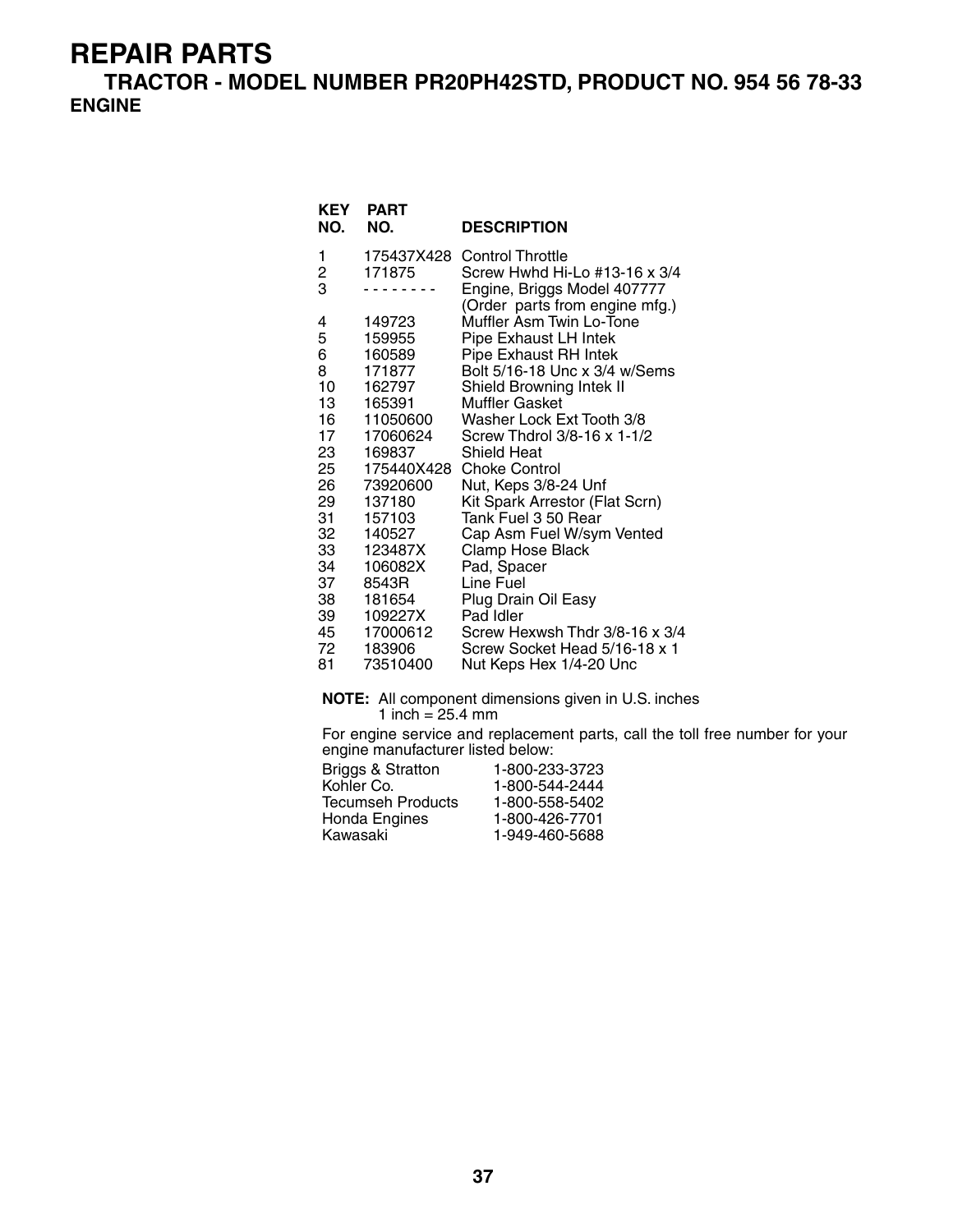**TRACTOR - MODEL NUMBER PR20PH42STD, PRODUCT NO. 954 56 78-33 SEAT ASSEMBLY**



| <b>KEY</b><br>NO. | <b>PART</b><br>NO. | <b>DESCRIPTION</b>             | <b>KEY</b><br>NO. | <b>PART</b><br>NO. | <b>DESCRIPTION</b>                                   |
|-------------------|--------------------|--------------------------------|-------------------|--------------------|------------------------------------------------------|
|                   |                    |                                |                   |                    |                                                      |
|                   | 171684             | Seat                           | 13                | 121248X            | Bushing Snap Blk Nyl 50 ld                           |
| $\overline{2}$    | 140551             | Bracket Pivot Seat 8 720       | 14                | 72050412           | Bolt Rdhd Sqnk 1/4-20 x 1-1/2                        |
| 3                 | 71110616           | Bolt Fin Hex 3/8-16 Unc x 1    | 15                | 121249X            | Spacer Split 28x 88                                  |
| 4                 | 19131610           | Washer Flat 13/32 x 1 x 10 Ga. | 16                | 123740X            | Spring Cprsn                                         |
| 5                 | 145006             | Clip Push-In                   | 17                | 123976X            | Nut Lock 1/4 Lge Flg Gr 5 Zinc                       |
| 6                 | 73800600           | Nut Hex w/Ins. 3/8-16 Unc      | 21                | 171852             | Bolt Shoulder 5/16-18 Unc                            |
| 7                 | 124181X            | Spring Seat Cprsn 2 250 Blk Zi | 22                | 73800500           | Nut Hex Lock W/Ins 5/16-18                           |
| 8                 | 17000616           | Screw 3/8-16 x 1               | 24                | 19171912           | Washer 17/32 x 1-3/16 x 12 Ga.                       |
| 9                 | 19131614           | Washer 13/32 x 1 x 14 Ga.      | 25                | 127018X            | Bolt Shoulder 5/16-18 x 62                           |
| 10                | 182493             | Pan Seat                       |                   |                    |                                                      |
| 11                | 166369             | Knob Seat Adj. Wingnut         |                   |                    | NOTE: All component dimensions given in U.S. inches. |
|                   |                    |                                |                   | 4 L OF 4           |                                                      |

12 121246X Bracket Mounting Switch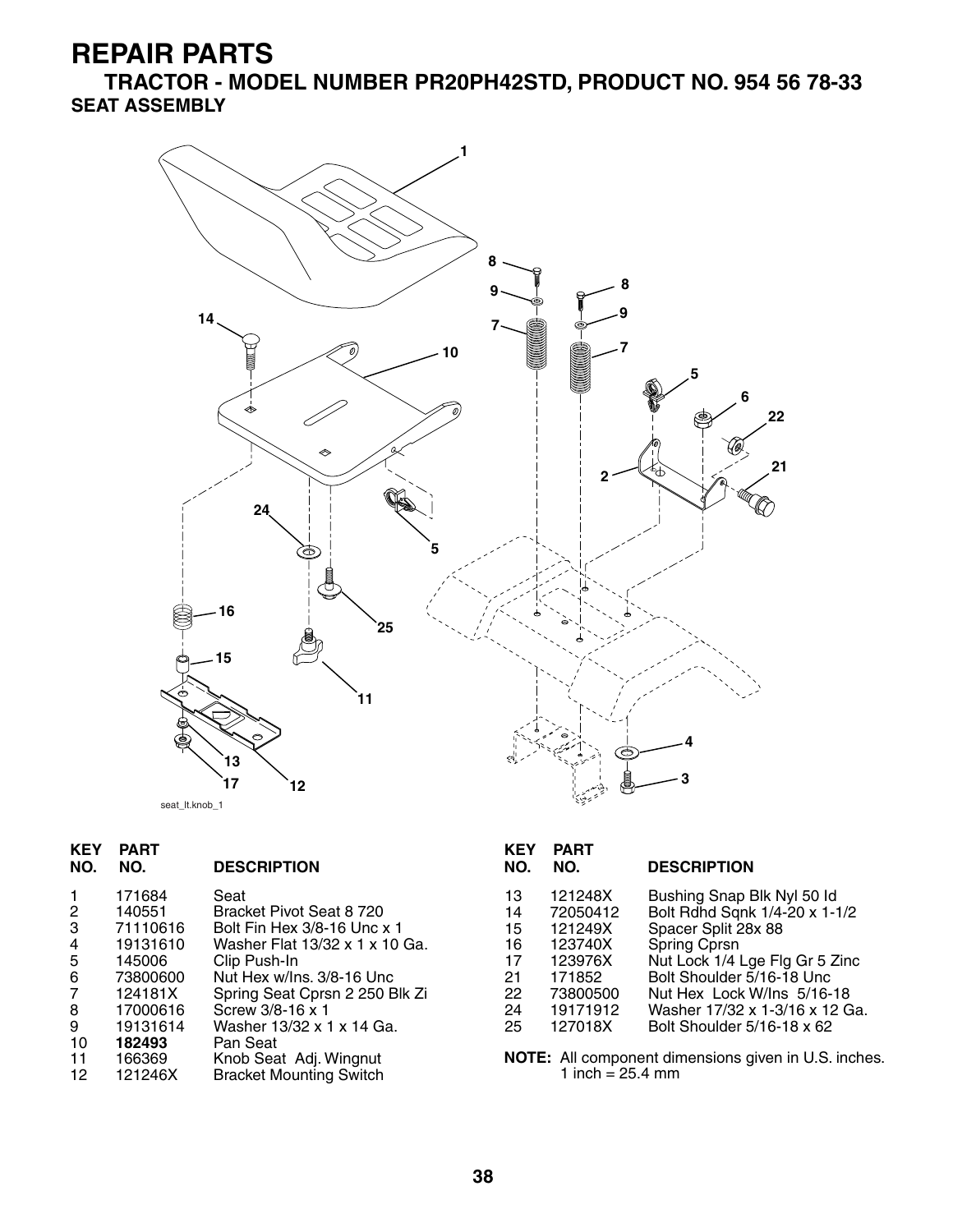**TRACTOR - MODEL NUMBER PR20PH42STD, PRODUCT NO. 954 56 78-33 DECALS**



#### **WHEELS & TIRES**



| <b>KEY</b><br>NO.                                          | <b>PART</b><br>NO. | <b>DESCRIPTION</b>                |  |
|------------------------------------------------------------|--------------------|-----------------------------------|--|
|                                                            | 59192              | Cap Valve Tire                    |  |
| 2                                                          | 65139              | <b>Stem Valve</b>                 |  |
| 3                                                          | 170455             | Tire FT 15 x 6 0 - 6 Service      |  |
| 4                                                          | 59904              | Tube Front (Service Item Only)    |  |
| 5                                                          | 106732X421         | Rim Asm 6" front Service          |  |
| 6                                                          | 278H               | Fitting Grease (Front Wheel Only) |  |
| 7                                                          | 9040H              | Bearing Flange (Front Wheel Only) |  |
| 8                                                          | 106108X421         | Rim Asm 8"rear Service            |  |
| 9                                                          | 170456             | Tire R T 20 x 10 -8 C Service     |  |
| 10                                                         | 7152J              | Tube Rear (Service Item Only)     |  |
| 11                                                         | 104757X421         | Cap Axle 1 50 x 1 00              |  |
|                                                            | 144334             | Sealant, Tire (10 oz. Tube)       |  |
| <b>NOTE:</b> All component dimensions given in U.S. inches |                    |                                   |  |

1 inch  $= 25.4$  mm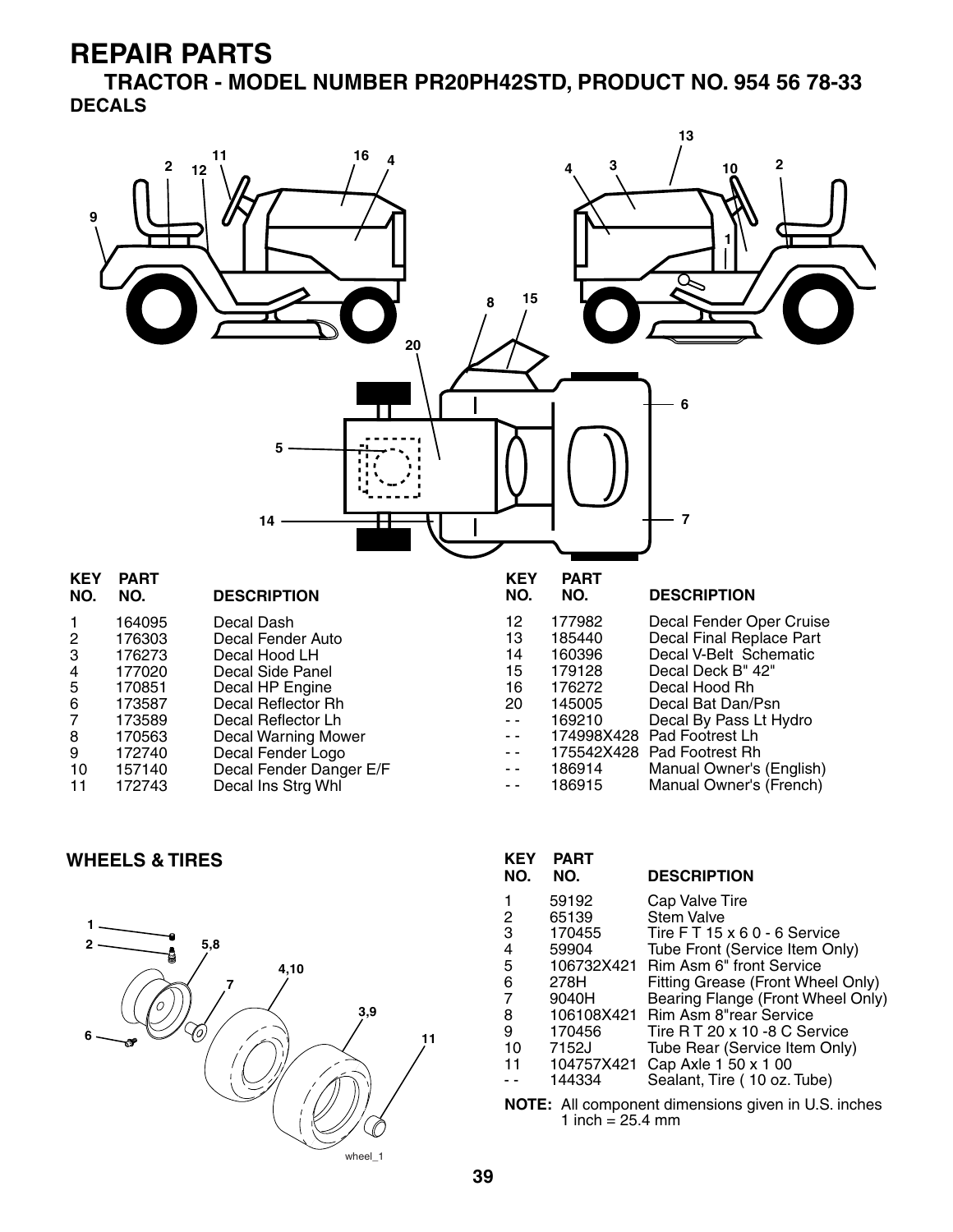**TRACTOR - MODEL NUMBER PR20PH42STD, PRODUCT NO. 954 56 78-33 MOWER LIFT**

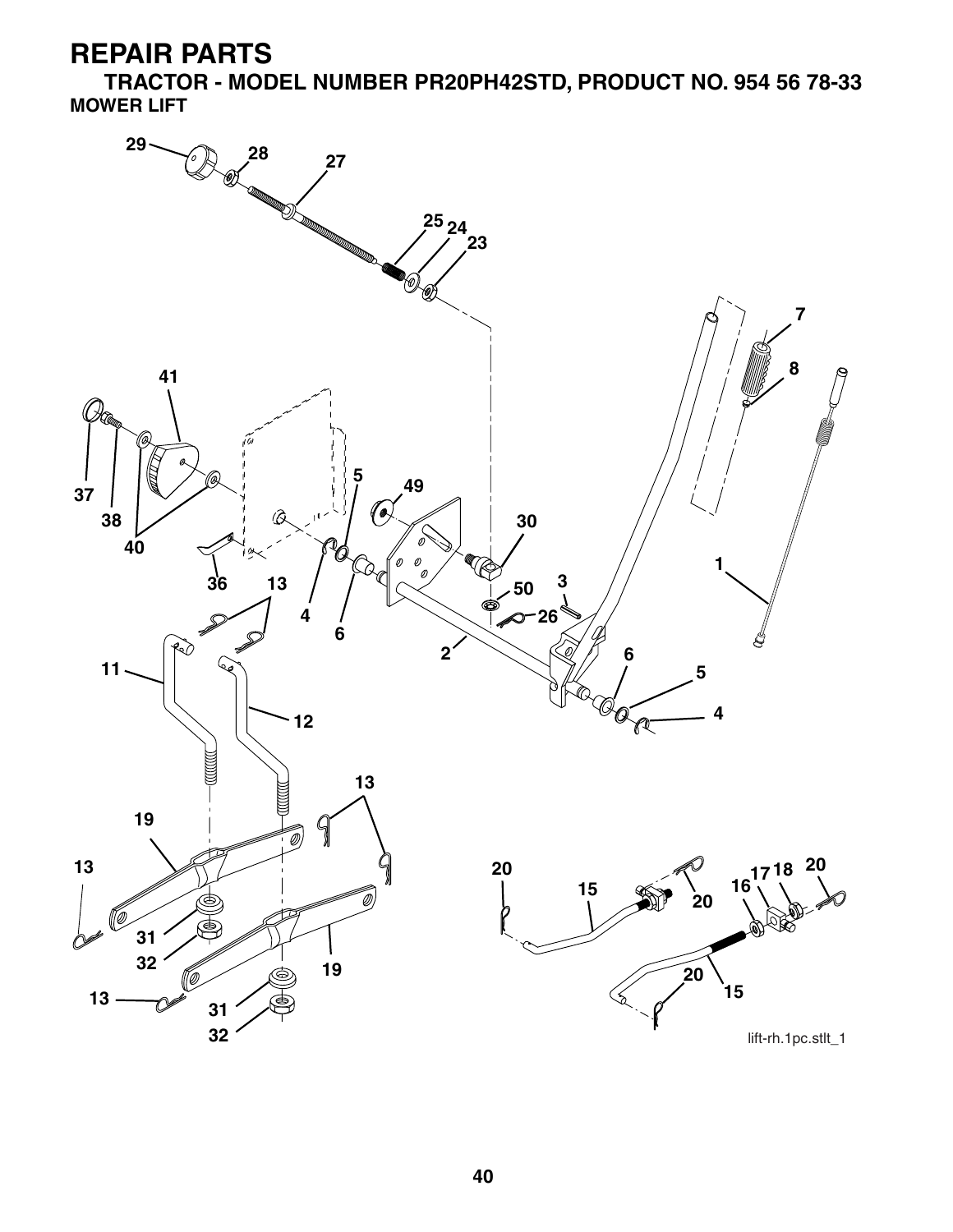**TRACTOR - MODEL NUMBER PR20PH42STD, PRODUCT NO. 954 56 78-33 MOWER LIFT**

| KEY<br>NO.                                                                                                                                                                                                           | <b>PART</b><br>NO.                                                                                                                                                                                                                                                                                                                                                     | <b>DESCRIPTION</b>                                                                                                                                                                                                                                                                                                                                                                                                                                                                                                                                                                                                                                                                                                                                                                                                                                                            |
|----------------------------------------------------------------------------------------------------------------------------------------------------------------------------------------------------------------------|------------------------------------------------------------------------------------------------------------------------------------------------------------------------------------------------------------------------------------------------------------------------------------------------------------------------------------------------------------------------|-------------------------------------------------------------------------------------------------------------------------------------------------------------------------------------------------------------------------------------------------------------------------------------------------------------------------------------------------------------------------------------------------------------------------------------------------------------------------------------------------------------------------------------------------------------------------------------------------------------------------------------------------------------------------------------------------------------------------------------------------------------------------------------------------------------------------------------------------------------------------------|
| 1<br>$\frac{2}{3}$<br>4<br>5<br>6<br>$\overline{7}$<br>8<br>11<br>12<br>13<br>15<br>16<br>17<br>18<br>19<br>20<br>23<br>24<br>25<br>26<br>27<br>28<br>29<br>30<br>31<br>32<br>36<br>37<br>38<br>40<br>41<br>49<br>50 | 159461<br>159476<br>138284<br>12000002<br>19211621<br>120183X<br>125631X<br>170770<br>139865<br>139866<br>4939M<br>173288<br>73350800<br>175689<br>73800800<br>139868<br>163552<br>110807X<br>19131016<br>164024<br>169484<br>164543<br>73350600<br>138057<br>150233<br>169865<br>73540600<br>155097<br>123935X<br>17060516<br>19112410<br>155098<br>145212<br>110452X | Wire Asm Inner/Sprg W/plunger<br>Shaft Asm Lift RH w/Inf<br>Pin Groove<br>E Ring #5133-62<br>Washer 21/32 x 1 x 21 Ga<br>Bearing Nylon Blk 629 Id<br><b>Grip Handle</b><br><b>Button Plunger</b><br>Link Lift LH<br>Link Lift RH<br><b>Retainer Spring</b><br><b>Link Suspension Front</b><br>Nut Jam Hex 1/2-13 Unc<br>Trunnion Front Susp.<br>Nut Lock w/Wsh 1/2-13unc<br>Arm Asm Suspension Mower<br><b>Retainer Spring</b><br><b>Nut Special</b><br>Washer 13/32 x 5/8 x 16 Ga<br>Spring<br><b>Retainer Clip</b><br>Rod Adj Lift<br>Nut Hex Jam 3/8-16 Unc<br>Knob Inf 3/8-16 Unc Blk W/sym<br>Trunnion Infin Height<br><b>Lift Pivot Bearing</b><br>Nut Crownlock 3/8-24<br>Pointer Height Indicator<br>Plug Hole Blk 1.485/1.515 Dia.<br>Screw 5/16-18 x 1<br>Washer 11/32 x 1-1/2 10 Ga.<br><b>Indicator Height STLT</b><br>Nut Hex Flange Lock<br>Nut PUsh Phos & Oil |
|                                                                                                                                                                                                                      |                                                                                                                                                                                                                                                                                                                                                                        |                                                                                                                                                                                                                                                                                                                                                                                                                                                                                                                                                                                                                                                                                                                                                                                                                                                                               |

**NOTE:** All component dimensions given in U.S. inches 1 inch = 25.4 mm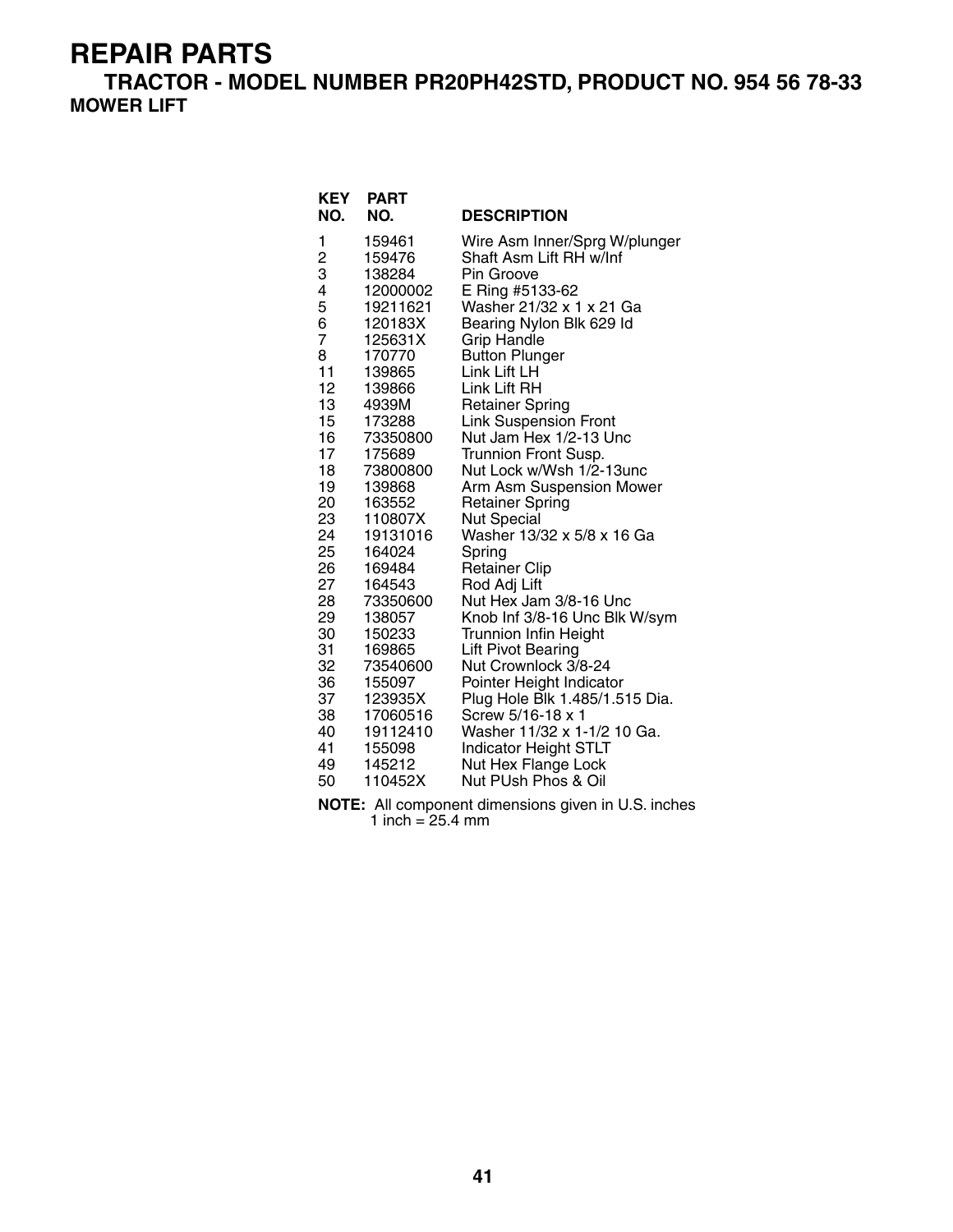**TRACTOR - MODEL NUMBER PR20PH42STD, PRODUCT NO. 954 56 78-33 MOWER DECK**